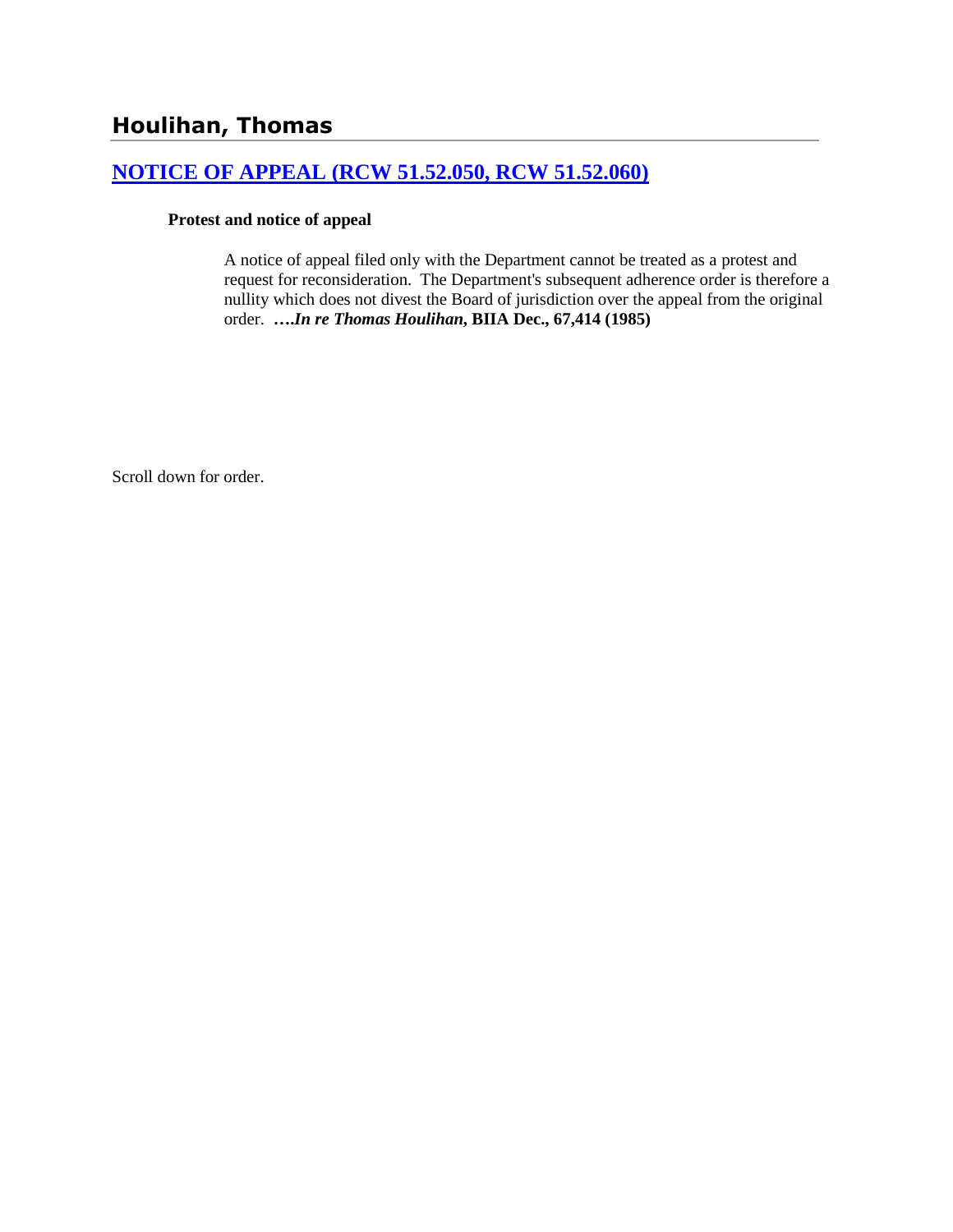#### **BEFORE THE BOARD OF INDUSTRIAL INSURANCE APPEALS STATE OF WASHINGTON**

**)**

## **IN RE: THOMAS N. HOULIHAN ) DOCKET NO. 67,414**

**CLAIM NO. H-422425 ) DECISION AND ORDER**

APPEARANCES:

Claimant, Thomas Houlihan, by Jorgen E. Schleer, Attorney at Law

Employer, Unknown

Department of Labor and Industries, by The Attorney General, per William A. Garling, Jr. and Paula Selis, Assistants

This is an appeal filed by the claimant on April 4, 1984 from orders of the Department of Labor and Industries dated March 19, 1979 and August 8, 1979. The March 19, 1979 order provided a permanent partial disability award equal to 3.8% complete loss of hearing in both ears and closed the claim. The August 8, 1979 order adhered to the provisions of the prior order. On April 18, 1984 this Board entered an order granting claimant's appeal subject to proof of timeliness. **REVERSED AND REMANDED**.

### **DECISION**

Pursuant to RCW 51.52.104 and RCW 51.52.106, this matter is before the Board for review and decision on a timely Petition for Review filed by the Department of Labor and Industries on January 11, 1985 to a Proposed Decision and Order issued on December 21, 1984. A response to that petition was received on January 22, 1985. The Proposed Decision and Order recommended that the order of the Department dated March 19, 1979 be reversed, and the claim remanded to the Department with direction to pay the claimant a permanent partial disability award equal to 33.34% complete loss of hearing in both ears, and thereupon close the claim.

The Board has reviewed the evidentiary rulings in the record of proceedings and finds that no prejudicial error was committed and said rulings are hereby affirmed.

The Department's Petition for Review strenuously urges that this Board has no jurisdiction to decide this appeal on its merits. The Department argues that by issuance of its order of August 8, 1979 (which Mr. Houlihan, the claimant, admittedly received) a final adjudication took place; and since no timely appeal was taken therefrom, it would follow that the matters determined thereby became res judicata.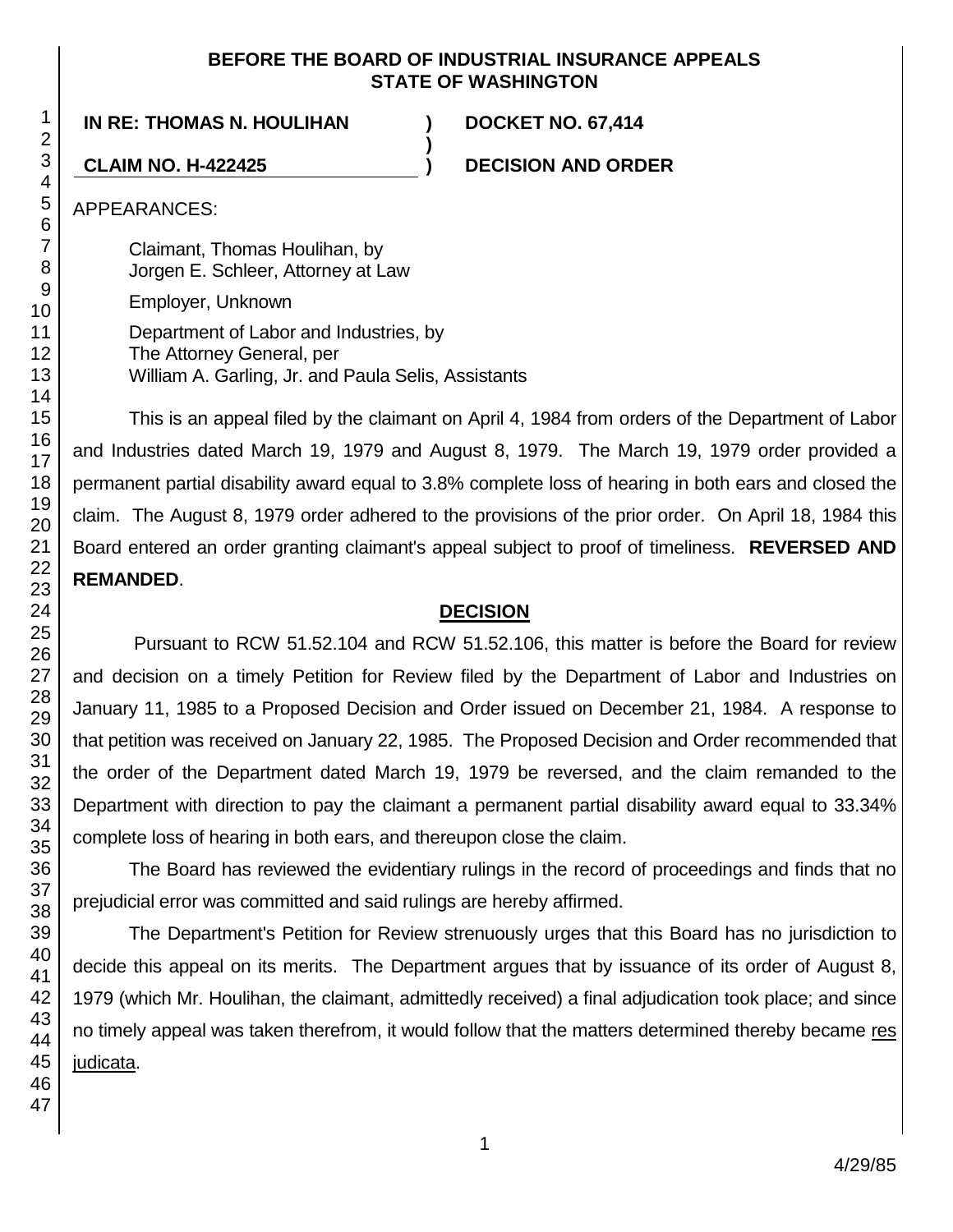Assuming the proper authority of the Department to issue its order of August 8, 1979, we would have to agree. The resolution of this issue must turn, then, on whether the order of August 8, 1979 was validly entered. If it was not, i.e., was a nullity as concluded in the Proposed Decision and Order, then this Board does have jurisdiction over the present appeal.

The record reveals that the order of August 8, 1979, was entered after two communications had been directed to the Department from one John S. Perazzo, a business agent for the claimant's union local. These communications were in the form of letters and are in the record before us as Exhibits 4 and 5. The initial communication of Mr. Perazzo dated March 30, 1979 was prompted by the order of the Department dated March 19, 1979, which allowed Mr. Houlihan's claim for hearing loss as an industrial injury, (sic) awarded a 3.8% loss of hearing in both ears, and closed the claim. That order contained prefatory language on both pages 1 and 2 which read:

> "Any protest or request for reconsideration of this order must be made in writing to the Department of Labor and Industries in Olympia within sixty days. A further appealable order will follow such a request. Any appeal from this order must be made to the Board of Industrial Insurance Appeals, Olympia, within sixty days from the date this order is communicated to the parties or the same shall become final."

It is critical to observe that in 1979 there were no statutory provisions, nor administrative regulations that have been cited to us, which bear at all upon the "alternative" of filing a request for reconsideration with the Department or an appeal to the Board of Industrial Insurance Appeals. Clearly, the only statutory provision bearing upon the appropriate language to be used in the prefatory paragraph to the Department's adjudicative orders was contained in RCW 51.52.050 and stated in pertinent part:

> "... The copy, in case the same is a final order, decision or award, shall bear on the same side of the same page on which is found the amount of the award, a statement, set in blackfaced type of at least ten point body or size, that such final order, decision, or award must be appealed to the Board, Olympia, within sixty days, or the same shall become final."

Of even greater significance to the resolution of the issue in this appeal are the provisions contained in RCW 51.52.060, which has remained unchanged since last amended in 1977. That section delineates the process required for filing an appeal from "an order, decision, or award of the Department." It contains, in addition, five provisos enunciating the legal effect of the occurrence of certain operative facts, and further describes the authority of the department to act either on its own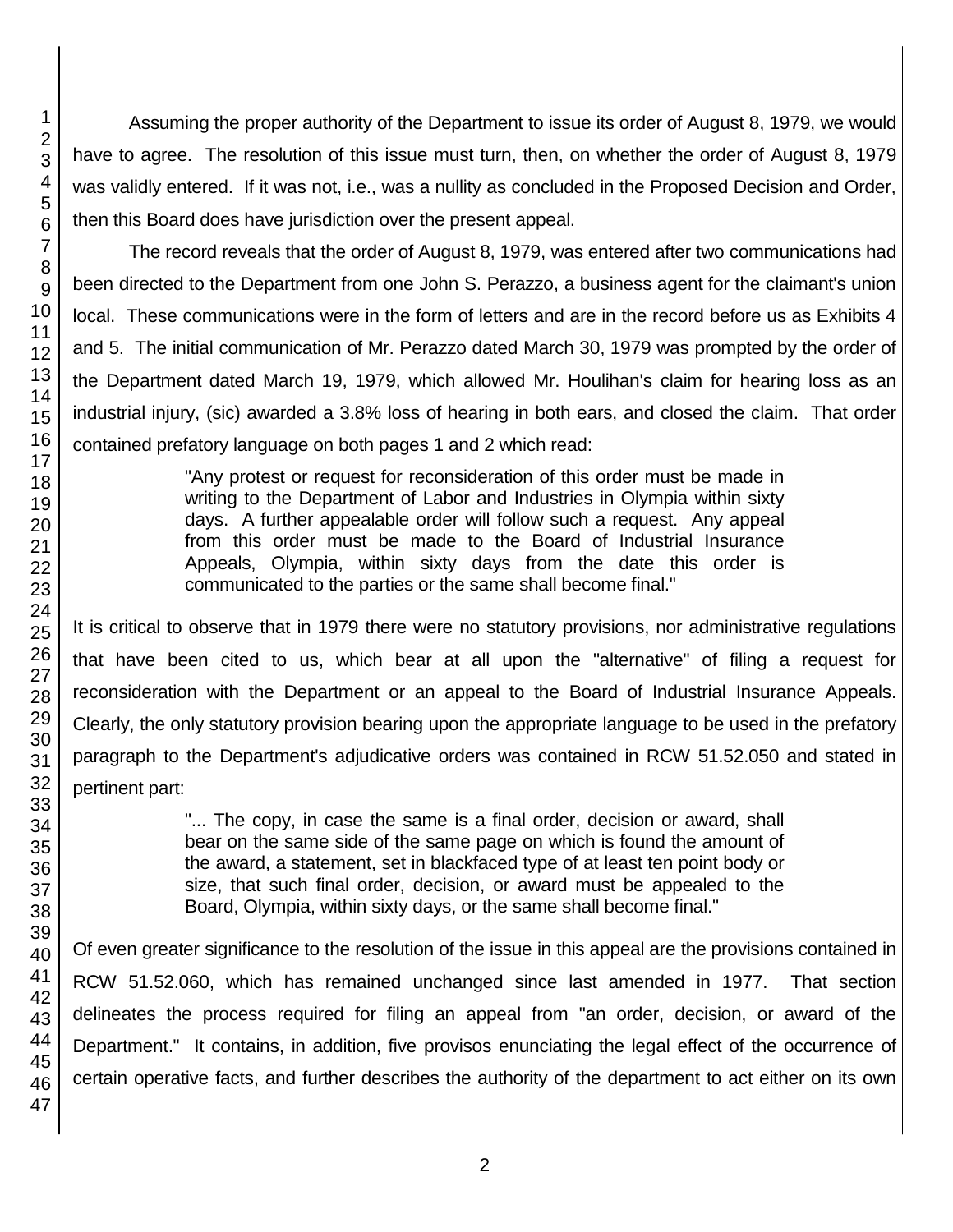initiative or arguably in response to a notice of appeal. The last proviso is that with which we are most concerned in this case, and it reads:

> "... That the Department, either within the time limited for appeal, or within thirty days after receiving a notice of appeal, may modify, reverse or change any order, decision or award, or may hold any such order, decision, or award in abeyance for a period of ninety days which time period may be extended by the Department for good cause stated in writing to all interested parties for an additional ninety days, pending further investigation in light of the allegations of the notice of appeal, and the board shall thereupon deny the appeal, without prejudice to the appellant's right to appeal from any subsequent determinative order issued by the Department." (Emphasis added).

The Petition for Review argues that the Proposed Decision and Order was erroneous in attaching significance to the failure of the Department to act within a ninety-day period to issue a further order, which authority is granted by a different proviso in RCW 51.52.060. We agree with the position of the Department expressed in its Petition for Review that the Department's order of August 8, 1979 should not be termed invalid by its failure to adhere to the ninety-day requirement expressed in statute.

However, we disagree with the characterization in the Department's Petition that the written expressions contained in Exhibits 4 and 5 constituted "ambiguous requests for reconsideration". Had Exhibit 4 been ambiguous, i.e., reasonably construed as either a request for reconsideration or a notice of appeal, we would also be sympathetic to the Department's argument. However, our reading of those exhibits leads us to conclude undeniably that the only thing intended by their filing was that each was intended as a notice of appeal. Under the statutory scheme in existence then and now, an appeal can only be made to this Board. The fact that it was sent to the Department of Labor and Industries is not fatal to this Board's jurisdiction, in view of the second proviso contained in RCW 51.52.060, which states:

> "That failure to file notice of appeal with both the Board and the Department shall not be ground for denying the appeal if the notice of appeal is filed with either the Board or the Department:...." (Emphasis added).

It is our analysis of the provisions of RCW 51.52.060 that where a document is addressed to either the Board or the Department by a party aggrieved by an order, decision or award of the Department, and where such document can only be reasonably construed as a notice of appeal and not as a request for reconsideration, then the Department's sole authority to thereupon act would be to modify, reverse,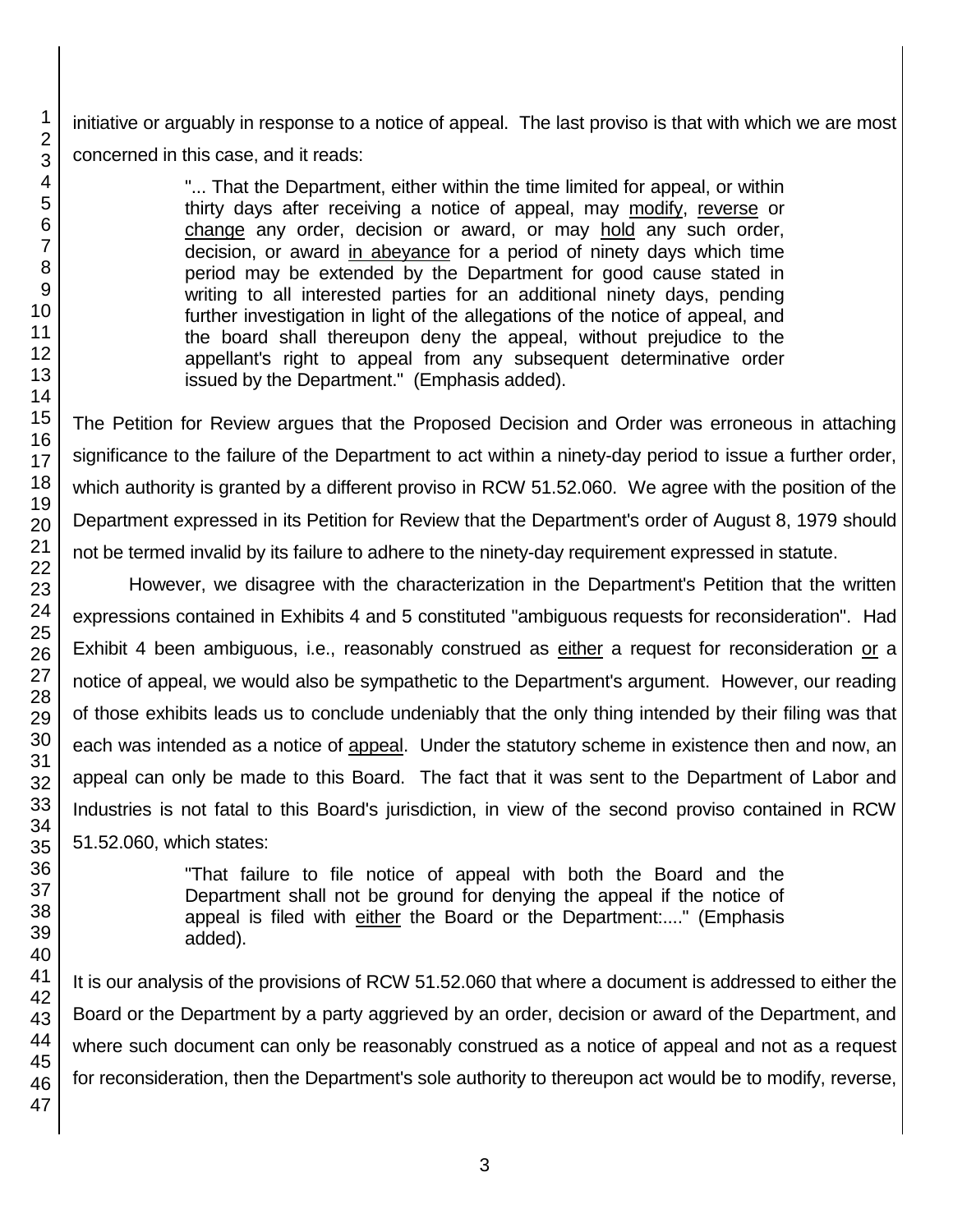change, or hold in abeyance for a specific time period, the action from which the appeal was taken. There exists no authority under such circumstances to simply later issue a so-called "adherence" order. It is our reading of Exhibits 4 and 5 that such could only be construed as a notice of appeal. "Appeal" language was specifically used even though not placed in the form of a pleading. Employees of the Department, who are experienced in matters of this kind, should have recognized those documents as intended appeals and forwarded them to this Board for processing. Failure of the Department to so do must not result in the appealing party being left without a remedy.

The Department's order of August 8, 1979 neither modified, reversed, changed, or held in abeyance its order of March 19, 1979. It simply "adhered" to the provisions of its prior order. Under the facts presented in this particular case, we think such action was ineffective to constitute a further and final adjudication of Mr. Houlihan's claim. The Department was without legal authority to issue an order with operative effect other than one consistent with the specific grant of authority in the final proviso of RCW 51.52.060. It attempted so to do; its attempt should be regarded as a nullity. Consequently, by reason of the timely notice of appeal filed with the Department from its order of March 19, 1979, the matter now before us must be considered timely, even though unfortunately receiving very belated attention. We do have jurisdiction to consider the merits, i.e., the percentage extent of the claimant's occupationally-related hearing loss, on which issue there is no dispute between the parties.

# **FINDINGS, CONCLUSIONS AND ORDER**

The Proposed Findings Nos. 1 through 3 are adopted herein as a portion of this Board's final Findings. Proposed Findings 4 through 7 are stricken and are replaced by our Findings Nos. 4 through 6 as follows:

- 4. On April 2, 1979, the Department received a document in the form of a letter dated March 30, 1979, filed on behalf of the claimant by a lay representative clearly showing the intent to be a notice of appeal from the Department order of March 19, 1979. Said document was directed to the attention of the adjudicator who had issued the order of March 19 and was not addressed to the attention of the Board of Industrial Insurance Appeals.
- 5. Following receipt of the notice of appeal dated March 30, 1979, the Department failed to forward the matter to the Board of Industrial Insurance Appeals to process as an appeal. On July 23, 1979 a further letter from the same lay representative on behalf of the claimant was filed with the Department again expressing the intent to file an appeal from the March 19, 1979 Department order.